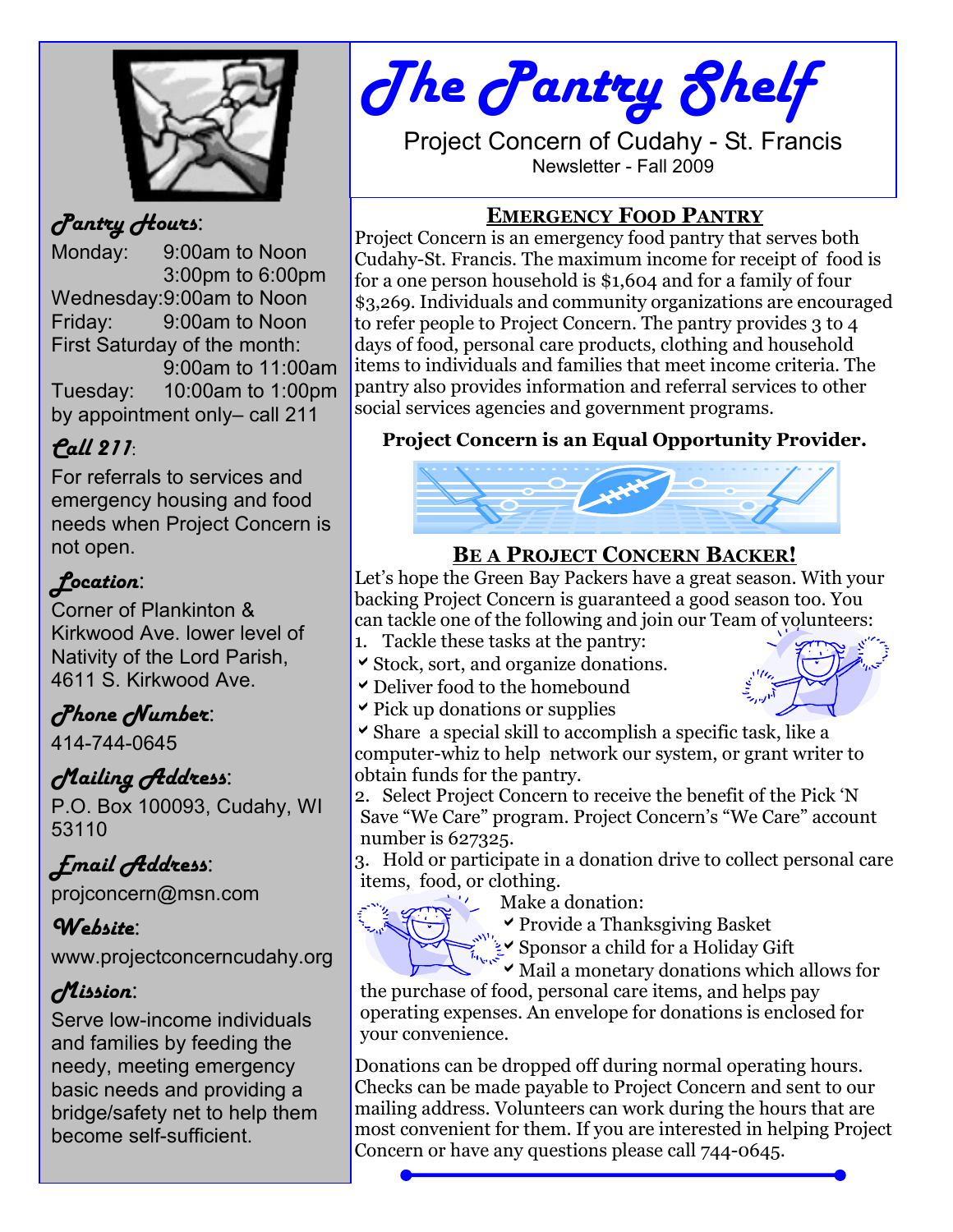#### PROJECT CONCERN 2009 HOLIDAY GIVING PROGRAM Project Concern is looking for

individuals and groups that will IΤ "sponsor" the children Project

Concern serves. We ask that individuals or groups purchase one item from a child's Christmas wish list and deliver the item unwrapped to Project Concern during the month of November.

Patrons requesting holiday gifts for their children must complete the Holiday Assistance Sign-up form and return it to Project Concern before October 30, 2009. Children 17 years of age and younger will be eligible to receive gifts. Forms are available at Project Concern. Patrons are asked to select only moderately priced items.

Help us brighten a child's holidays. Please contact Project Concern at 744-0645 with any questions or to be a sponsor.

#### HOLIDAY GIVING PROGRAM

There is more than one way to give to the pantry, Project Concern HOLIDAY GIIVING PROGRAM is the gift for the person who has everything and cares about others. Gift givers make a monetary gift to Project Concern in the name of a friend or family member. Project Concern will then send a custom made "Thank You" to the person of your choice. This gesture will add new meaning to your holiday season and help people in need. Contact Project Concern at 414-744-0645 to arrange to make a gift. Place your order between November 17 & December 15.



#### PROJECT CONCERN WILL BE CLOSED

Sept. 7, Nov. 27 , Dec. 23, 25, 30 and Jan. 1.

Please Call 211 if you have an emergency food need when the pantry is closed.

#### ———————————————— PROJECT CONCERN STAFF

Mark Peters, Executive Director Dick Buschmann, Co-director Debby Pizur, Co-director/Outreach Coordinator Hector Orengo, Outreach Specialist Irene Miller, Outreach Specialist

The Pantry Shelf is written and edited by Project Concern Staff.

#### DONATIONS - DONATIONS - DONATIONS

Hunger Task Force is the pantry's main contributor of food. Project Concern is a part of "The Emergency Food Assistance Program (TEFAP)". The Emergency Food Assistance Program is a federal program overseen by the State of Wisconsin Department of Health and Family Services and administered by Hunger Task Force. To receive TEFAP food Project Concern is obligated to get donations to match the food that is given to us by Hunger Task Force (75,000 pounds in one 12 month period) making donations very important to us.

We do ask that you do not leave donations outside of the Project Concern entrance. If you cannot drop off donations during normal operating hours please call the Director and arrange for a time to drop off your donations.

Please remember we can not accept:

- Large Appliances
	- Stained Mattresses or Pillows
- Dirty, broken, unsafe or items missing parts.



• Items recalled by Consumer Product Safety Commission.

Please remember - do not leave donations outside the Project Concern entrance. Left out in the elements often damages donations. It also makes getting in and out of the entrance difficult.

For your convenience a envelope with Project Concern's address is included with this newsletter so you can easily make a donation if you wish. Project Concern and its patrons rely on the kindness and involvement of people, businesses and community organizations.

## **THANK YOU !!!**

On behalf of our patrons, Project Concern thanks all our many donors and volunteers. The following are some of our donors & collaborators:

# **HUNGER TASK FORCE**

UMOS-W2, Hunger Relief Fund Food for the Hungry Inc. Cudahy & St. Francis-CDB Grant Ladish Foundation, Cudahy Lions Club, National Tissue

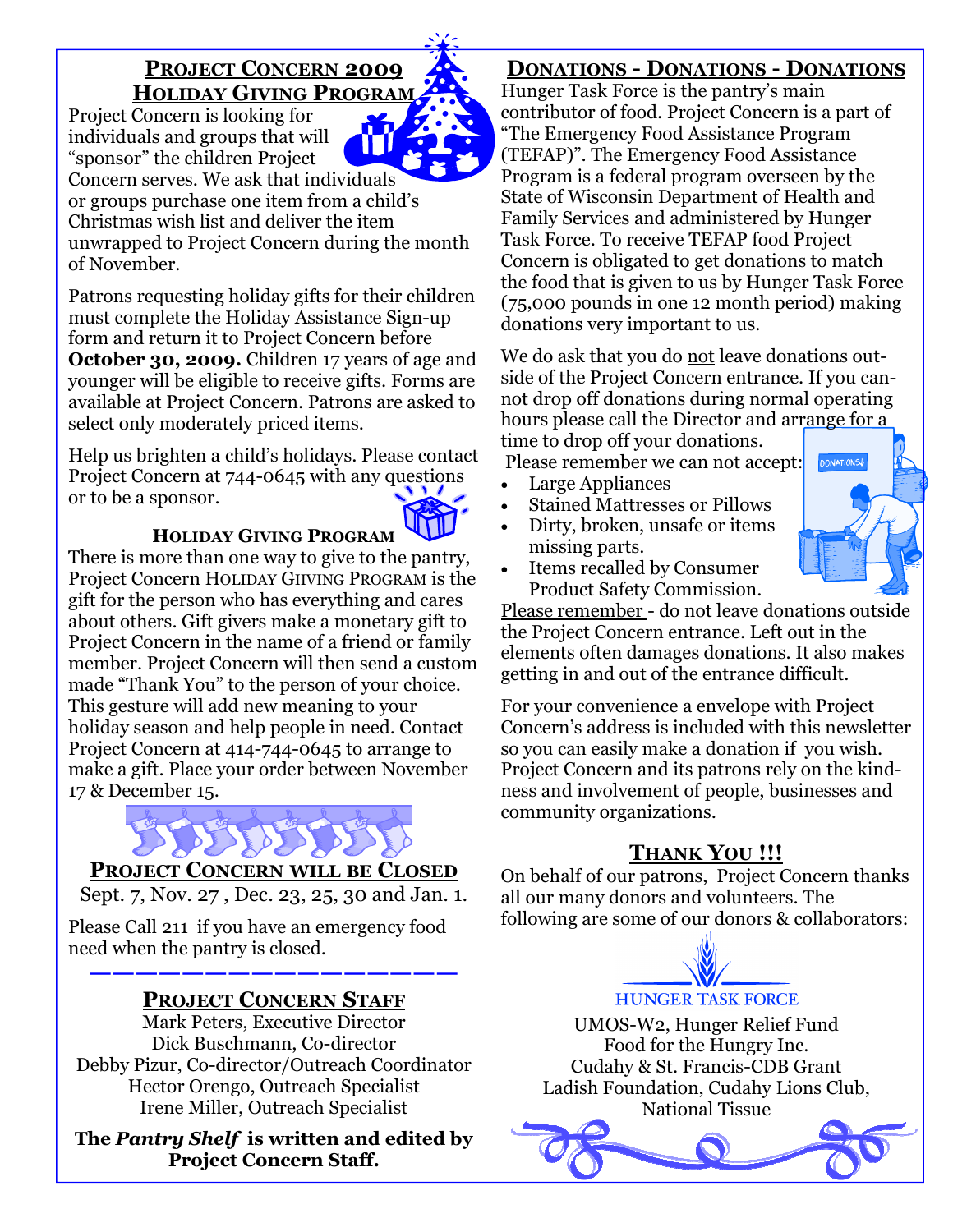#### VOLUNTEER SPOTLIGHT

#### PROJECT CONCERN PARTNERING WITH UMOS

UMOS is a private, non-profit corporation established in 1965. Today, UMOS offers diverse programs - four major categories: workforce development, child development, education and social services, which include housing, health promotions and domestic violence supportive services. UMOS' mission is to provide programs and services which improve the employment, education, health, and housing opportunities of under-served populations. Currently UMOS operates programs to assist low-income individuals and families as they gain economic self-sufficiency.

For more information visit Project Concern or contact UMOS direct…

UMOS Corporate Headquarters 2701 S. Chase Avenue, Milwaukee, WI 53207 Phone: (414) 389-6000 Fax: (414) 389-6047 Toll Free: 1-800-279-8667

#### WISCONSIN WORKS (W-2)

Wisconsin Works (W-2) began in 1997 replacing Aid to Families with Dependent Children. W-2 is based on work participation and personal responsibility. W-2 is available to low-income parents with minor children and are willing to work. Each participant meets with a Financial & Employment Planner, who helps the individual develop a selfsufficiency plan and determine his or her place on the W-2 employment ladder. The ladder consists of four levels of employment and training options, in order of preference:

- 1. Unsubsidized Employment
- 2. Trial Jobs (Subsidized Employment)
- 3. Community Service Jobs
- 4. W-2 Transition

The maximum lifetime limit to be in the program is 60 months. Extensions may be available on a limited basis when barriers exist that prevent employment.

Contact UMOS for more information or visit http://dcf.wisconsin.gov/w2/wisworks.htm.

 $\overline{\phantom{a}}$ NOTE: The information in this newsletter is designed for educational purposes only. You should not substitute this information for any professional, medical attention, diagnosis or treatment. If you have any medical, legal or other concerns consult with a professional.

# Recipe Corner Healthy Half-time Cucumber Dip

#### Ingredients:

- 2 cups plain low-fat yogurt
- 2 large cucumbers, peeled, seeded, and grated
- 1/2 cup nonfat sour cream
- 1 Tbsp lemon juice
- 1 Tbsp fresh dill

1 garlic clove, chopped 1 cup cherry tomatoes 1 cup broccoli florets 1 cup baby carrots



#### Directions:

Peel, seed, and grate one cucumber. Slice other cucumber and set aside. Mix yogurt, grated cucumber, sour cream, lemon juice, dill, and garlic in a serving bowl. Chill for 1 hour. Arrange tomatoes, cucumbers, broccoli, and carrots on a colorful platter. Serve with cucumber dip.

Recipe from: http://blog.healia.com